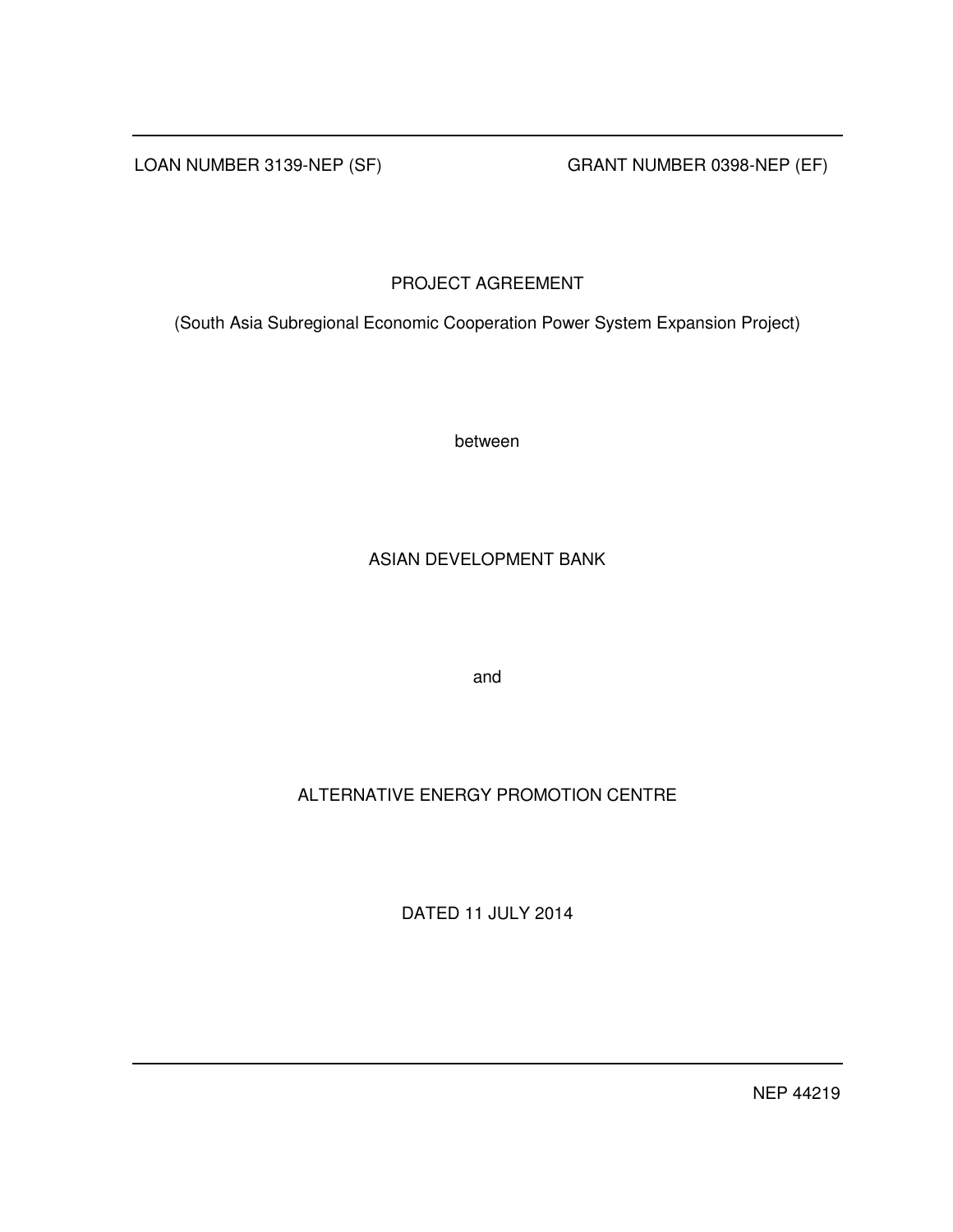## **PROJECT AGREEMENT**

 PROJECT AGREEMENT dated 11 July 2014 between ASIAN DEVELOPMENT BANK ("ADB") and ALTERNATIVE ENERGY PROMOTION CENTRE ("AEPC").

### WHEREAS

(A) by a Loan Agreement of even date herewith between Nepal ("Borrower") and ADB, ADB has agreed to make to the Borrower a loan in various currencies equivalent to one hundred sixteen million four hundred ninety three thousand Special Drawing Rights (SDR116,493,000) on the terms and conditions set forth in the Loan Agreement, but only on the condition that a portion of the proceeds of the loan be made available to AEPC and that AEPC agrees to undertake certain obligations towards ADB set forth herein;

 (B) by a Grant Agreement of even date herewith between the Borrower and ADB, ADB has agreed to administer a grant financed by the Strategic Climate Fund, in the amount eleven million two hundred thousand Dollars (\$11,200,000) ("Grant") on the terms and conditions set forth in the Grant Agreement, but only on the condition that the proceeds of the Grant be made available to AEPC and that AEPC agrees to undertake certain obligations towards ADB set forth herein; and

(C) AEPC, in consideration of ADB entering into the Loan Agreement and the Grant Agreement with the Borrower, has agreed to undertake the obligations set forth herein;

NOW THEREFORE the parties hereto agree as follows:

## **ARTICLE I**

## **Definitions**

Section 1.01. (a) Wherever used in this Project Agreement, unless the context otherwise requires, the several terms defined in the Loan Agreement, in the Loan Regulations (as so defined) and in the Externally Financed Grant Regulations of ADB, dated 8 April 2009 ("Grant Regulations") have the respective meanings therein set forth, except that for purposes of this Project Agreement:

- (i) the term "the Project" means Parts 3 and 4 of the Project as described in Schedule 1 to the Loan Agreement;
- (ii) the term "Loan" means that portion of the Loan which will be used to fund the Project as defined in subparagraph (i) hereinabove; and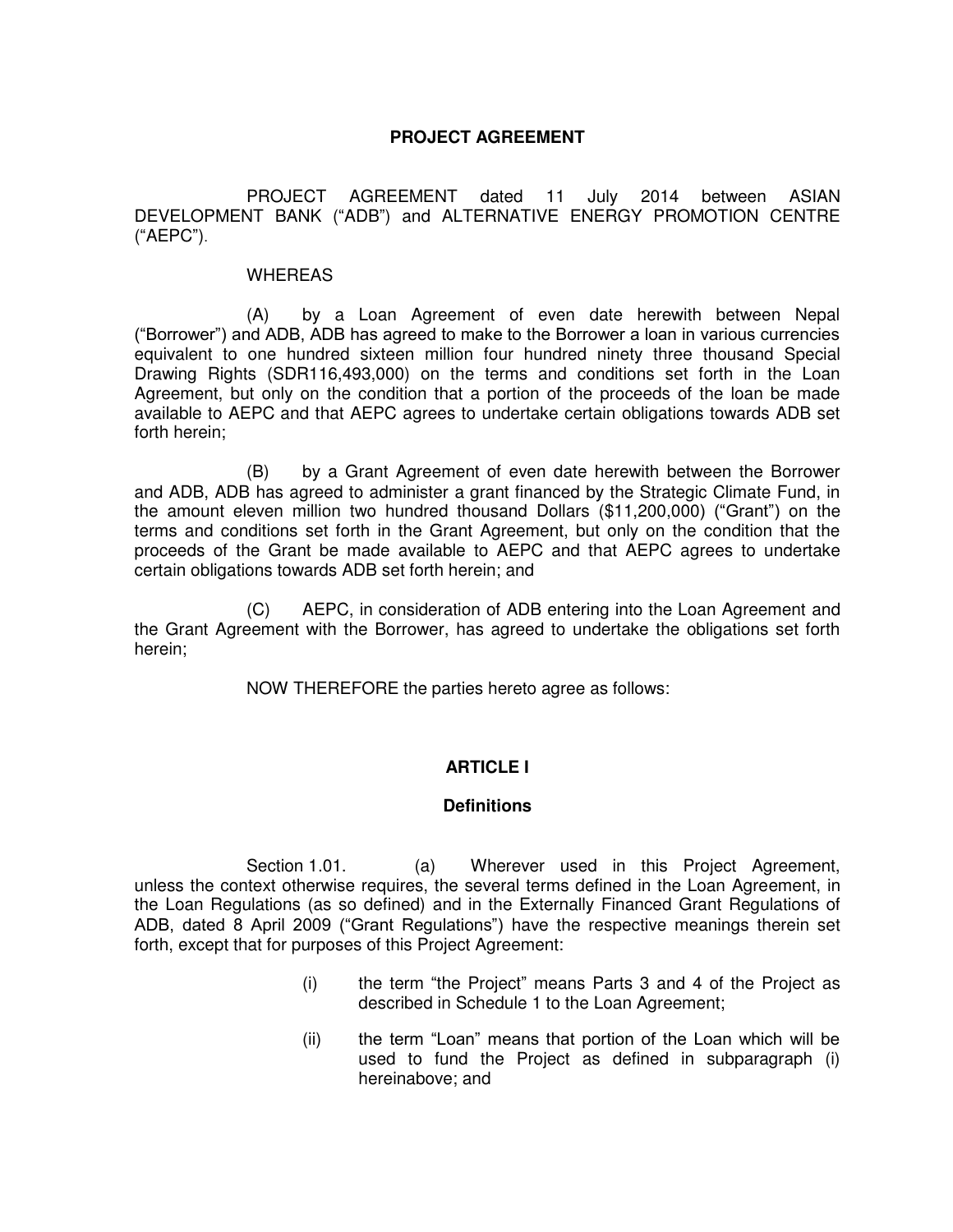(iii) the term "Grant" means the SCF Grant which will be used to fund the Project as defined in subparagraph (i) hereinabove.

## **ARTICLE II**

## **Particular Covenants**

Section 2.01. (a) AEPC shall carry out the Project with due diligence and efficiency, and in conformity with sound applicable technical, financial, business, and development practices.

 (b) In the carrying out of the Project and operation of the Project facilities, AEPC shall perform all obligations set forth in the Loan Agreement and the Grant Agreement to the extent that they are applicable to AEPC, and all obligations set forth in this Project Agreement.

Section 2.02. AEPC shall make available, promptly as needed, [and on terms and conditions acceptable to ADB, the funds, facilities, services, land and other resources as required, in addition to the proceeds of the Loan and Grant, for the carrying out of the Project.

Section 2.03. (a) In the carrying out of the Project, AEPC shall employ competent and qualified consultants and contractors, acceptable to ADB, to an extent and upon terms and conditions satisfactory to ADB.

 (b) Except as ADB may otherwise agree, AEPC shall procure all items of expenditures to be financed out of the proceeds of the Loan and Grant in accordance with the provisions of Schedule 4 to the Loan Agreement. ADB may refuse to finance a contract where any such item has not been procured under procedures substantially in accordance with those agreed between the Borrower and ADB or where the terms and conditions of the contract are not satisfactory to ADB.

 Section 2.04. AEPC shall carry out the Project in accordance with plans, design standards, specifications, work schedules and construction methods acceptable to ADB. AEPC shall furnish, or cause to be furnished, to ADB, promptly after their preparation, such plans, design standards, specifications and work schedules, and any material modifications subsequently made therein, in such detail as ADB shall reasonably request.

Section 2.05. (a) AEPC shall take out and maintain with responsible insurers, or make other arrangements satisfactory to ADB for, insurance of Project facilities to such extent and against such risks and in such amounts as shall be consistent with sound practice.

 (b) Without limiting the generality of the foregoing, AEPC undertakes to insure, or cause to be insured, the Goods to be imported for the Project against hazards incident to the acquisition, transportation and delivery thereof to the place of use or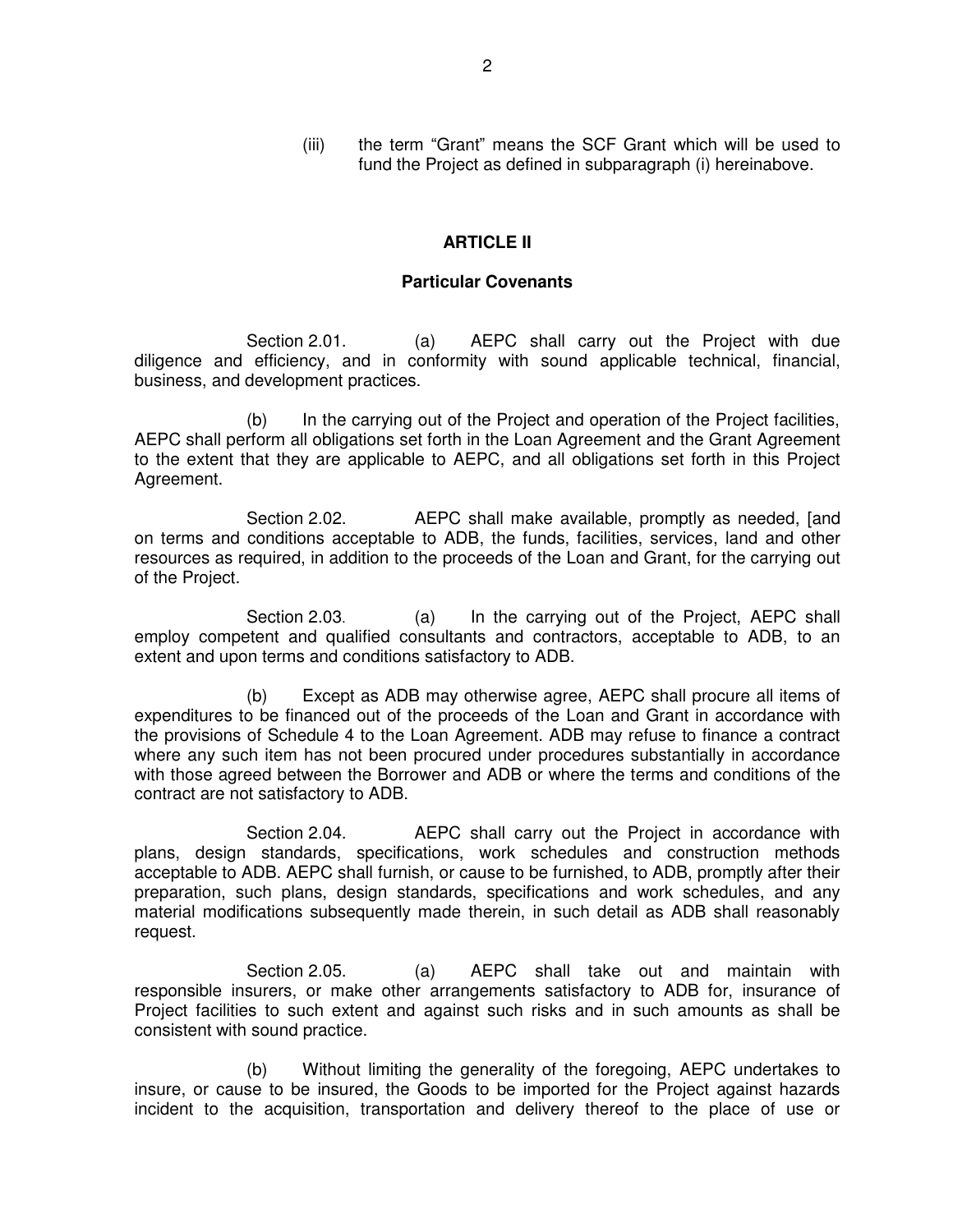installation, and for such insurance any indemnity shall be payable in a currency freely usable to replace or repair such Goods.

 Section 2.06. AEPC shall maintain, or cause to be maintained, records and accounts adequate to identify the items of expenditure financed out of the proceeds of the Loan and the Grant, to disclose the use thereof in the Project, to record the progress of the Project (including the cost thereof) and to reflect, in accordance with consistently maintained sound accounting principles, its operations and financial condition.

Section 2.07. (a) ADB and AEPC shall cooperate fully to ensure that the purposes of the Loan and the Grant will be accomplished.

 (b) AEPC shall promptly inform ADB of any condition which interferes with, or threatens to interfere with, the progress of the Project, the performance of its obligations under this Project Agreement or the AEPC Financing Agreement, or the accomplishment of the purposes of the Loan and the Grant.

 (c) ADB and AEPC shall from time to time, at the request of either party, exchange views through their representatives with regard to any matters relating to the Project, AEPC, the Loan, and the Grant.

Section 2.08. (a) AEPC shall furnish to ADB all such reports and information as ADB shall reasonably request concerning (i) the Loan, the Grant and the expenditure of the proceeds thereof; (ii) the items of expenditure financed out of such proceeds; (iii) the Project; (iv) the administration, operations and financial condition of AEPC; and (v) any other matters relating to the purposes of the Loan or the Grant.

 (b) Without limiting the generality of the foregoing, AEPC shall furnish to ADB periodic reports on the execution of the Project and on the operation and management of the Project facilities. Such reports shall be submitted in such form and in such detail and within such a period as ADB shall reasonably request, and shall indicate, among other things, progress made and problems encountered during the period under review, steps taken or proposed to be taken to remedy these problems, and proposed program of activities and expected progress during the following period.

 (c) Promptly after physical completion of the Project, but in any event not later than 3 months thereafter or such later date as ADB may agree for this purpose, AEPC shall prepare and furnish to ADB a report, in such form and in such detail as ADB shall reasonably request, on the execution and initial operation of the Project, including its cost, the performance by AEPC of its obligations under this Project Agreement and the accomplishment of the purposes of the Loan and the Grant.

Section 2.09. (a) AEPC shall (i) maintain separate accounts and records for the Project; (ii) prepare annual financial statements for the Project in accordance with accounting principles acceptable to ADB; (iii) have such financial statements for the Project audited annually by independent auditors whose qualifications, experience and terms of reference are acceptable to ADB, in accordance with international standards for auditing or the national equivalent acceptable to ADB; (iv) as part of each such audit, have the auditors prepare a report (which includes the auditors' opinion on the financial statements, use of the Loan and Grant proceeds and compliance with the financial covenants of the Loan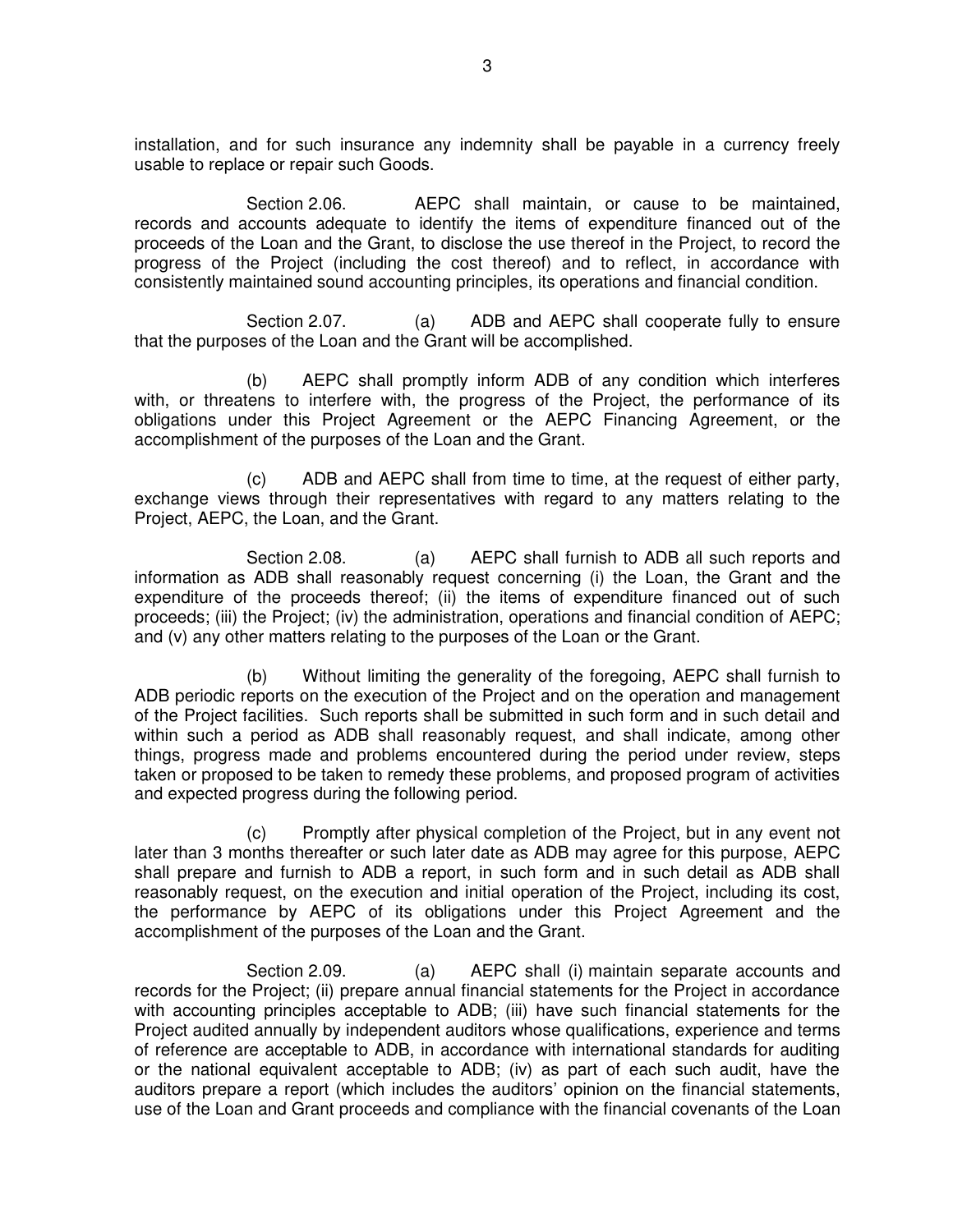Agreement as well as on the use of the procedures for imprest funds and statement of expenditures) and a management letter (which sets out the deficiencies in the internal control of the Project that were identified in the course of the audit, if any); and (v) furnish to ADB, no later than 6 months after the close of the fiscal year to which they relate, copies of such audited financial statements, audit report and management letter, all in the English language, and such other information concerning these documents and the audit thereof as ADB shall from time to time reasonably request.

 (b) ADB shall disclose the annual audited financial statements for the Project and the opinion of the auditors on the financial statements within 30 days of the date of their receipt by posting them on ADB's website.

(c) In addition to annual audited financial statements referred to in subsection (a) hereinabove, AEPC shall (i) provide its annual financial statements prepared in accordance with national accrual-based financing reporting standards acceptable to ADB; (ii) have its financial statements audited annually by independent auditors whose qualifications, experience and terms of reference are acceptable to ADB, in accordance with international standards for auditing or the national equivalent acceptable to ADB; and (iii) furnish to ADB, no later than 1 month after approval by the relevant authority, copies of such audited financial statements in the English language and such other information concerning these documents and the audit thereof as ADB shall from time to time reasonably request.

 (d) AEPC shall enable ADB, upon ADB's request, to discuss the financial statements for the Project and AEPC and its financial affairs where they relate to the Project with the auditors appointed by AEPC pursuant to subsections (a)(iii) and (c) hereinabove, and shall authorize and require any representative of such auditors to participate in any such discussions requested by ADB. This is provided that such discussions shall be conducted only in the presence of an authorized officer of AEPC, unless AEPC shall otherwise agree.

 Section 2.10. AEPC shall enable ADB's representatives to inspect the Project, the Goods and Works and any relevant records and documents.

Section 2.11. (a) AEPC shall, promptly as required, take all action within its powers to maintain its corporate existence, to carry on its operations, and to acquire, maintain and renew all rights, properties, powers, privileges and franchises which are necessary in the carrying out of the Project or in the conduct of its operations.

 (b) AEPC shall at all times conduct its operations in accordance with sound applicable technical, financial, business, development and operational practices, and under the supervision of competent and experienced management and personnel.

(c) AEPC shall at all times operate and maintain its plants, equipment and other property, and from time to time, promptly as needed, make all necessary repairs and renewals thereof, all in accordance with sound applicable technical, financial, business, development, operational and maintenance practices.

 Section 2.12. Except as ADB may otherwise agree, AEPC shall not sell, lease or otherwise dispose of any of its assets which shall be required for the efficient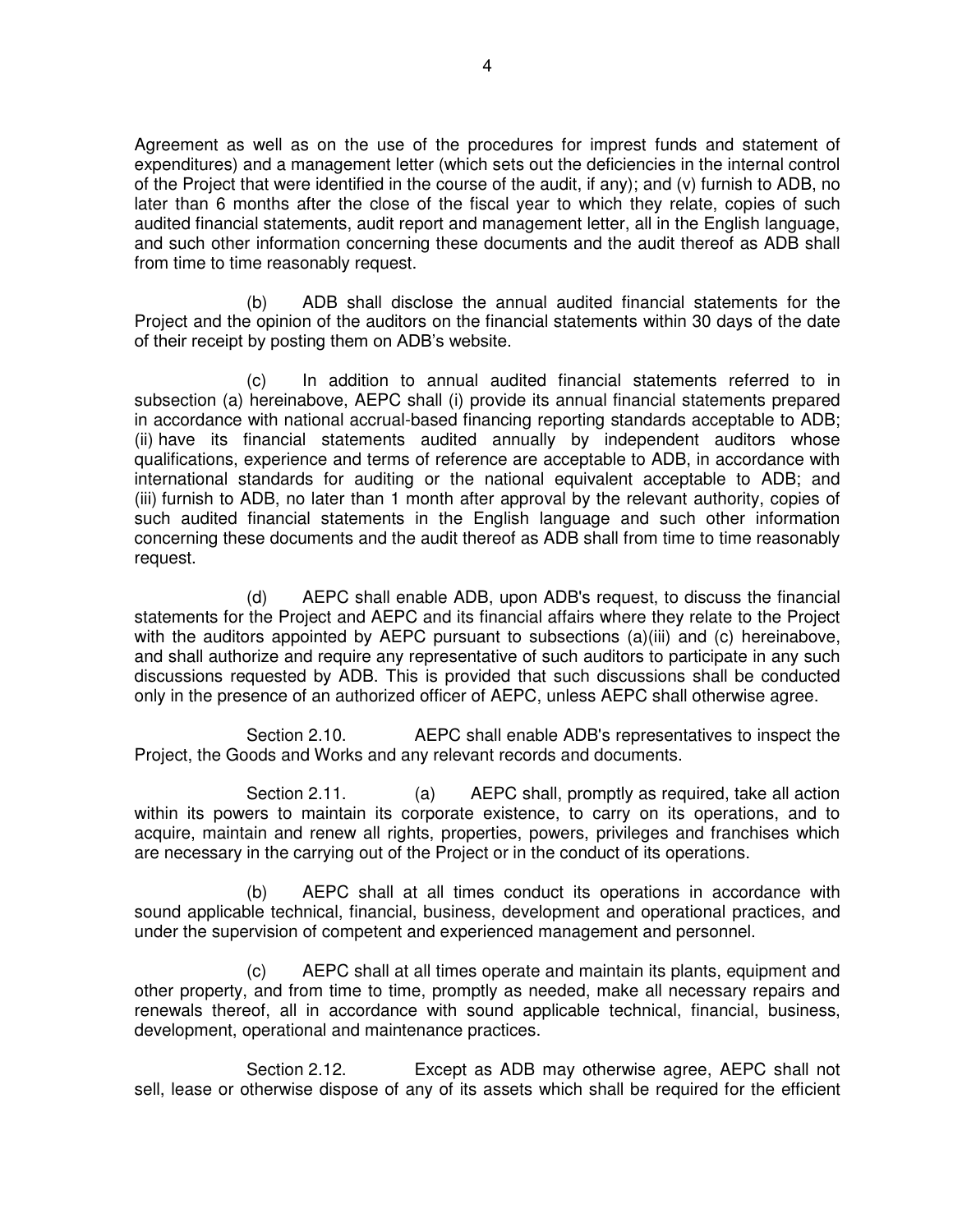carrying on of its operations or the disposal of which may prejudice its ability to perform satisfactorily any of its obligations under this Project Agreement.

 Section 2.13. Except as ADB may otherwise agree, AEPC shall apply the proceeds of the Loan and the Grant to the financing of expenditures on the Project in accordance with the provisions of the Loan Agreement, the Grant Agreement and this Project Agreement, and shall ensure that all items of expenditures financed out of such proceeds are used exclusively in the carrying out of the Project.

 Section 2.14. Except as ADB may otherwise agree, AEPC shall duly perform all its obligations under the AEPC Financing Agreement, and shall not take, or concur in, any action which would have the effect of assigning, amending, abrogating or waiving any rights or obligations of the parties under the AEPC Financing Agreement.

 Section 2.15. AEPC shall promptly notify ADB of any proposal to amend, suspend or repeal any provision of its constitutional documents, which, if implemented, could adversely affect the carrying out of the Project or the operation of the Project facilities. AEPC shall afford ADB an adequate opportunity to comment on such proposal prior to taking any affirmative action thereon.

### **ARTICLE III**

#### **Effective Date; Termination**

Section 3.01. This Project Agreement shall come into force and effect on the date on which the Loan Agreement comes into force and effect. ADB shall promptly notify AEPC of such date.

Section 3.02. This Project Agreement and all obligations of the parties hereunder shall terminate on the date on which the Loan Agreement shall terminate in accordance with its terms

. Section 3.03. All the provisions of this Project Agreement shall continue in full force and effect notwithstanding any cancellation or suspension under the Loan Agreement.

### **ARTICLE IV**

#### **Miscellaneous**

Section 4.01. Any notice or request required or permitted to be given or made under this Project Agreement and any agreement between the parties contemplated by this Project Agreement shall be in writing. Such notice or request shall be deemed to have been duly given or made when it shall be delivered by hand, mail or facsimile to the party to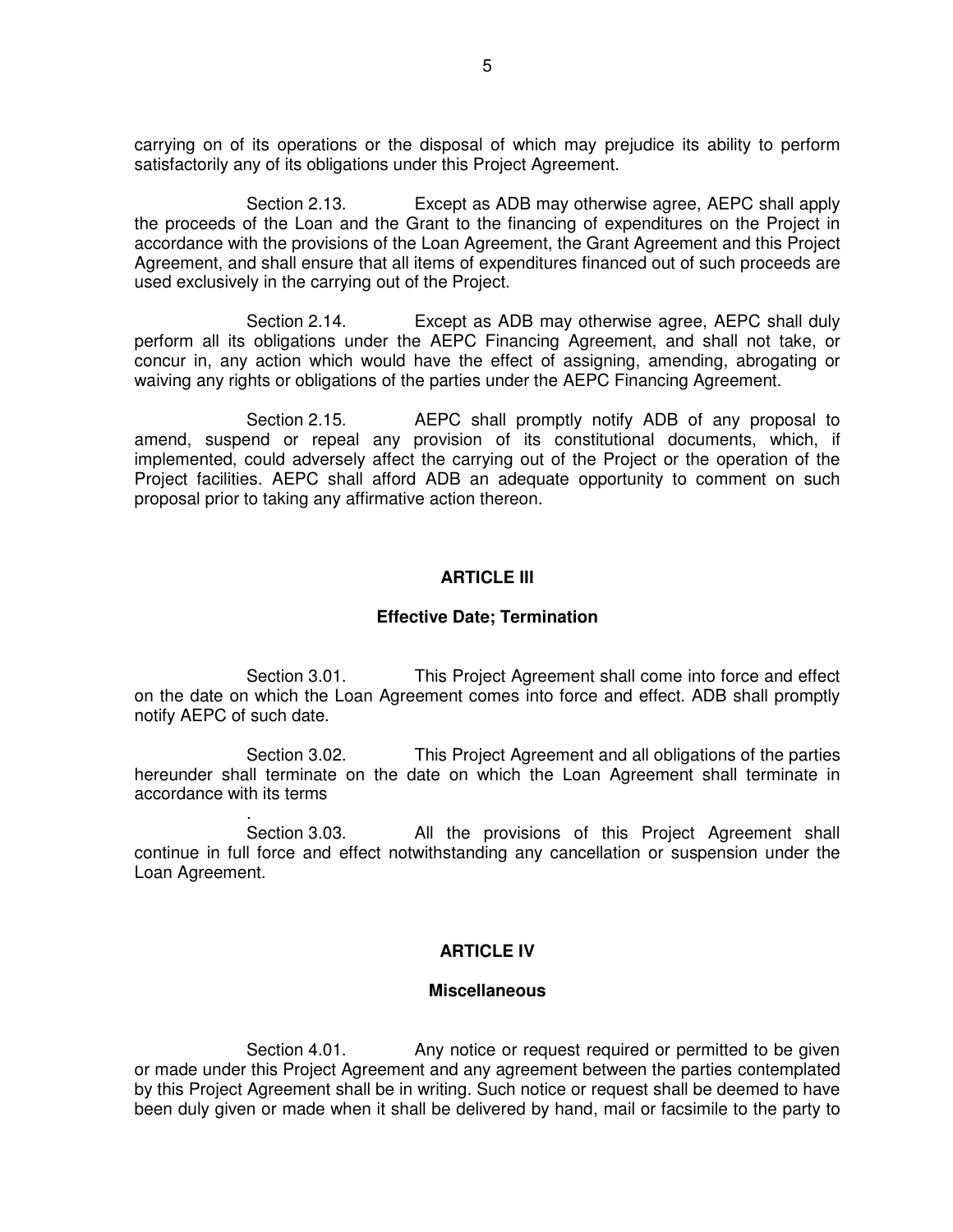which it is required or permitted to be given or made at its address hereinafter specified, or at such other address as such party shall have designated by notice to the party giving such notice or making such request. The addresses so specified are:

## For ADB

Asian Development Bank 6 ADB Avenue Mandaluyong City 1550 Metro Manila **Philippines** 

Facsimile Numbers:

 +63 2 636-2444 +63 2 636-2338.

## For AEPC

 Executive Director Alternative Energy Promotion Centre Khumaltar Height **Lalitpur** G.P.O. Box 26143 Kathmandu, Nepal

Facsimile Number:

+977 1 553-9392.

Section 4.02. (a) Any action required or permitted to be taken, and any documents required or permitted to be executed, under this Project Agreement or under Section 7.01 of the Loan Agreement by or on behalf of AEPC may be taken or executed by its Executive Director or by such other person or persons as he or she shall so designate in writing notified to ADB.

 (b) AEPC shall furnish to ADB sufficient evidence of the authority of each person who will act under subsection (a) hereinabove, together with the authenticated specimen signature of each such person.

Section 4.03. No delay in exercising, or omission to exercise, any right, power or remedy accruing to either party under this Project Agreement upon any default shall impair any such right, power or remedy or be construed to be a waiver thereof or an acquiescence in such default; nor shall the action of such party in respect of any default, or any acquiescence in any default, affect or impair any right, power or remedy of such party in respect of any other or subsequent default.